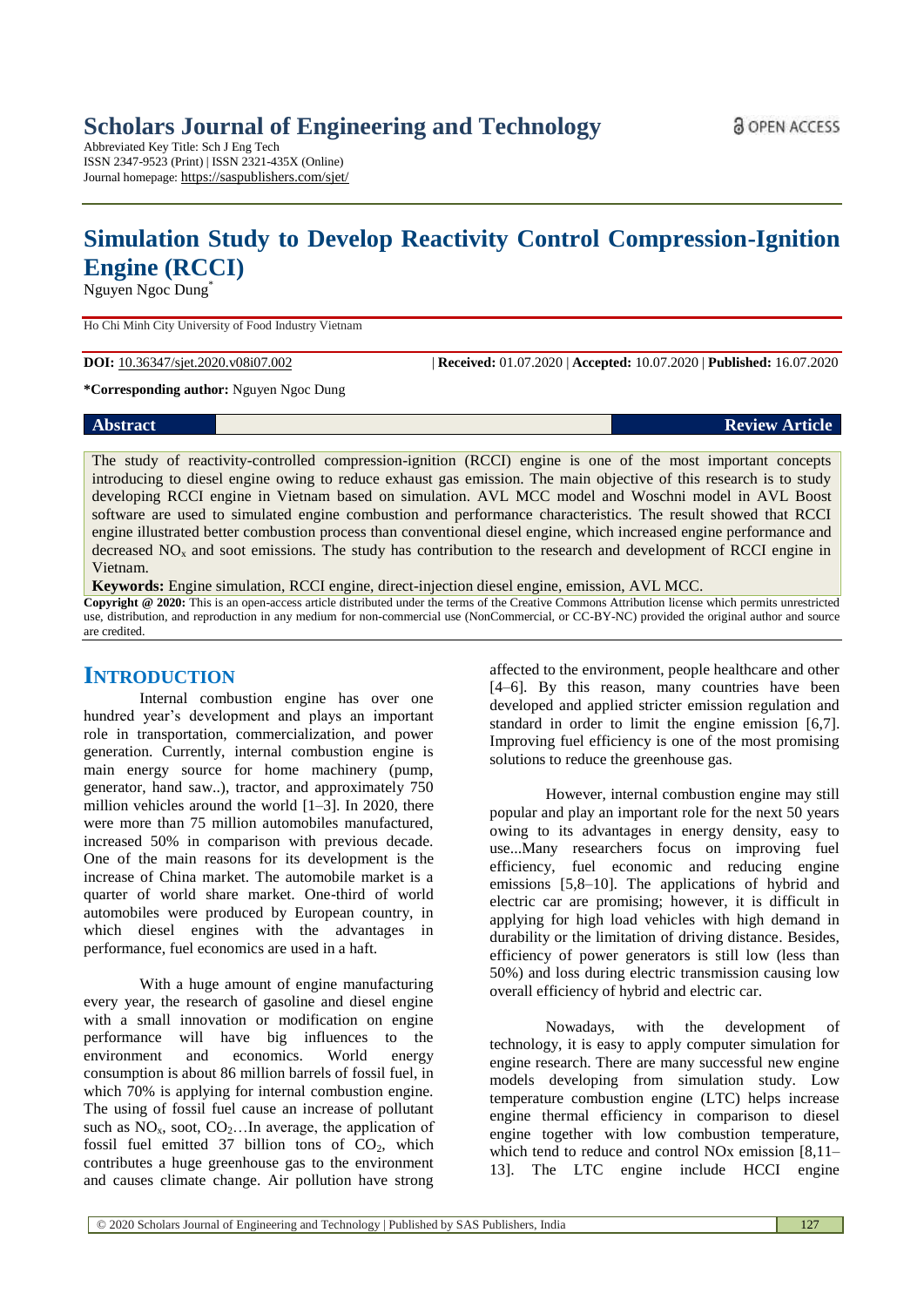Nguyen Ngoc Dung., Sch J Eng Tech, July, 2020; 8(7): 127-131

(Homogeneous Charge Compression Ignition), PCCI (Premixed Charge Compression Ignition) [12]; and RCCI engine (Reactivity Controlled Compression Ignition).

HCCI engine is a combination of sparkignition and compression-ignition engine. HCCI can use gasoline, diesel and other alternative fuels [14,15]. Thermal efficiency of HCCI is slightly higher in comparison with gasoline engine. With homogeneously pre-mixed mixture and low temperature combustion,  $NO<sub>x</sub>$  and soot emissions from HCCI engine decrease dramatically. However, the limitation of HCCI is difficult to control start of combustion, in which it depended on engine temperature, its compression ratio, and mixture formation.

Premixed Charge Compression Ignition (PCCI) engine is another version of HCCI with improving control in start of combustion and emission management [12]. The start of injection time was controlled to manage combustion ignition process occurring in combustion chamber. Fuel combustion efficiency of PCCI engine is higher in comparison with HCCI engine. However, PCCI engine get difficulty in controlling and changing engine load.

RCCI engine is new development of LTC engine. RCCI engine uses two kinds of fuel and its combustion was controlled by reactivity of the fuels. The RCCI engine is directly controlling mixture ratio according to engine load and speed. The formation of engine NOx and soot may satisfy legislation without using engine post-treatment devices (SCR, EGR, DPF). The main objective this research is developed this engine model in Vietnam base on simulation. The RCCI engine was developed base on parameters and experiments from AVL 5042 engine

#### **AVL 5402 ENGINE MODEL**

AVL Boost software was used in this research to develop RCCI engine from AVL 5402 engine. The AVL 5402 engine was a direct-injection diesel engine with electronic controlled, which was designed for research only. Table 1 shows us specification of AVL 5402 engine.

Figure 1 demonstrates simulation model of AVL 5402 engine. Elements in model included 01 air filter (CL), 01 engine (E), 01 cylinder (C), 1 stabilizer tank (SB); 3 flow resistance elements (R), 7 connecting rod (1, 2, 3, 4, 5, 6, 7). Measurement point R in model was to measure volumetric efficiency, which generated flow parameters and intake temperature.

| Table-1: AVL 5402 engine specification |  |  |
|----------------------------------------|--|--|
|----------------------------------------|--|--|

| <b>Parameter</b>                               | Unit        |
|------------------------------------------------|-------------|
| Number of cylinder                             |             |
| Bore x stroke (mm)                             | 85 x 90     |
| Volume displacement $(V_h)$ (cm <sup>3</sup> ) | 510,7       |
| Compression ratio                              | 17,1        |
| Max power (kW)                                 | 8           |
| Max speed (rpm)                                | 4200        |
| Fuel system                                    | Common Rail |
| Number of injector hole                        | 5           |
| Injector hole diameter                         | 0,17        |
| Injection pressure                             | 800         |
| Injection time                                 | 20          |



**Fig-1: AVL 5402 engine simulation model**

To validate simulation model of AVL 5402 engine, we have to calibrate its simulation result and experiment. Figure 2 and Figure 3 presented in-cylinder pressure result without and with fuel injection for experiment and simulation. The engine was operated at 2000 rpm with injection pressure 800bar at 20 deg BTDC. The results showed similar trend and value. Therefore, we could apply this model for other study.



**Fig-2: In-cylinder pressure without fuel injection**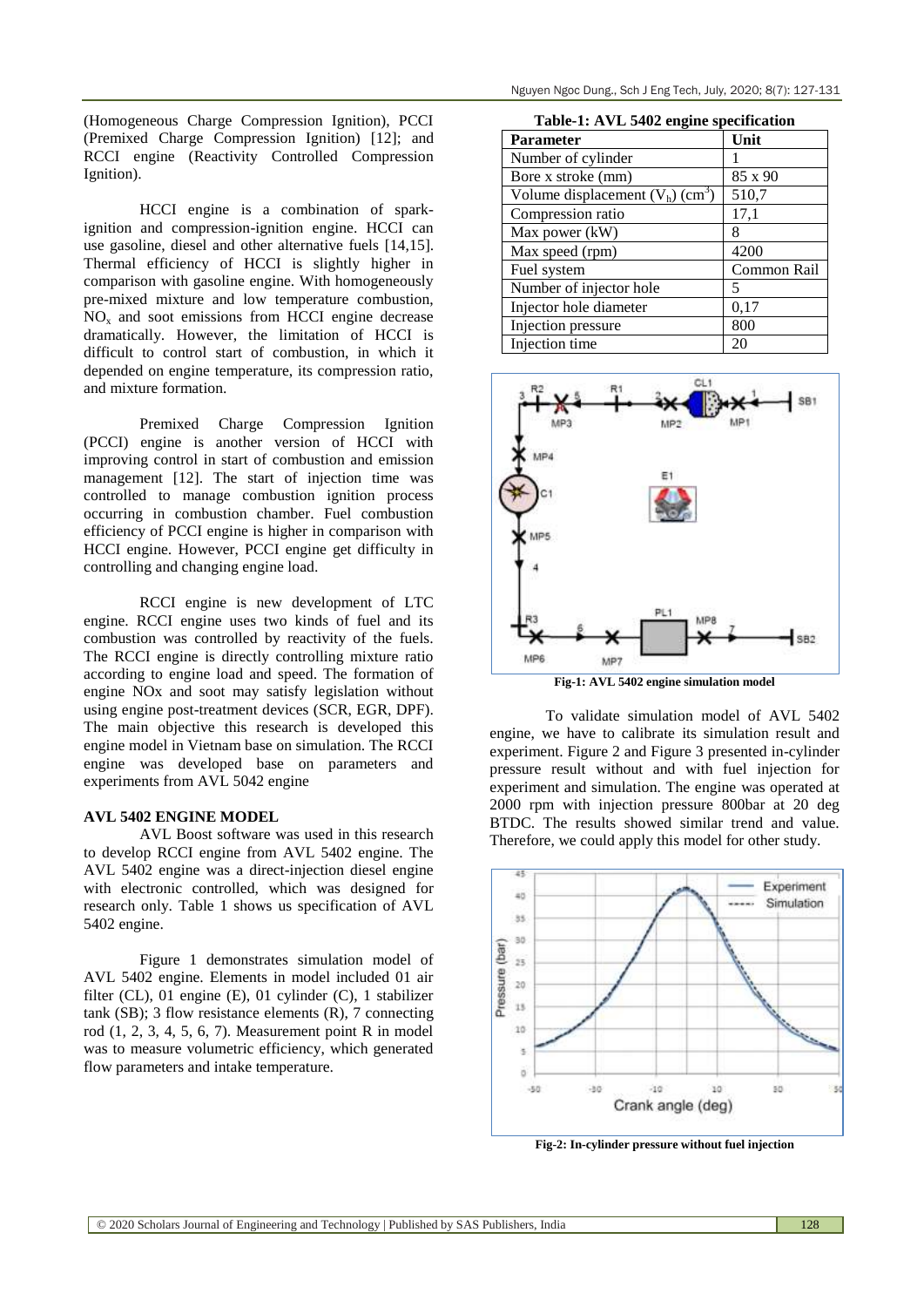

**Fig-3: In-cylinder pressure with fuel injection**

#### **RCCI ENGINE MODEL**

RCCI engine has two fuels system. RCCI model was built based on AVL 5402 model with cooperate gasoline model.

#### **Fuel system and combustion model**

Diesel engine is inhomogeneous engine with mixture formation in combustion chamber. AVL Boost does not simulate fuel system of diesel engine into solid elements. It controls these parameters through combustion model and heat transfer model.

In this research, AVL\_MCC combustion model was used to simulation combustion process. The advantages of this model are we could easily to simulate diesel injectors, easily to control injection time and to control number of injection easily. Input parameters for simulation included amount of diesel fuel per stroke, number of injection hole, injector hole diameters, injection pressure, injector delay…

#### **RCCI model**



**Fig-4: RCCI engine simulation model**



**Fig-5: In-cylinder pressures**

Figure 4 showed RCCI engine model. Elements in model included 01 air filter (CL1), 01 engine (E1), 01 cylinder (C1), 1 stabilizer tank (PL1); 01 gasoline injector (I1), 4 flow resistance elements (R), 9 connecting rod (1, 2, 3, 4, 5, 6, 7). The model was validated by comparison simulation result (without gasoline injection) with experiment result of AVL 5402 at the same condition. Figure 5 showed similar result and value for the concern testing.

#### **Simulation rcci engine operate with gasoline injection, diesel injection 1 time (rcci\_1)**

Start of combustion in RCCI\_1 engine is later in comparison with its in AVL 5402 engine. In RCCI\_1 engine, maximum pressure occurred at 9 deg ATDC, a little higher than AVL 5402 engine. However, overall thermal efficiency of RCCI\_1 engine is lower than that of AVL 5402 engine owing to low energy release. The reason was suggested by the inhomogeneous between the fuels in which AVL 5402 engine used pure diesel fuel and RCCI 1 engine applied dual fuels (95% diesel, 5% gasoline) (Figure 6). In Figure 7, NOx emission of RCCI 1 engine lower than that of AVL 5402 engine owing to its lower combustion temperature (see Figure 8 & 9). Soot emission of RCCI\_1 was also low and explained by better combustion.

Figure 8 and Figure 9 showed us combustion result between RCCI\_1 and AVL 5402 engine. The trend of combustion process was similar, and we could recognize that AVL 5402 engine had shorter ignition delay and longer combustion duration. The longer combustion process generated higher combustion temperature.

Heat release rate of RCCI\_1 engine was 60.5 J/deg, while it was 50 J/deg in AVL 5402 engine. This result implied that the combustion process of RCCI\_1 engine was better than that of AVL 5402 engine. In addition, the inclination of RCCI\_1 engine was sharper than that of AVL 5402 engine.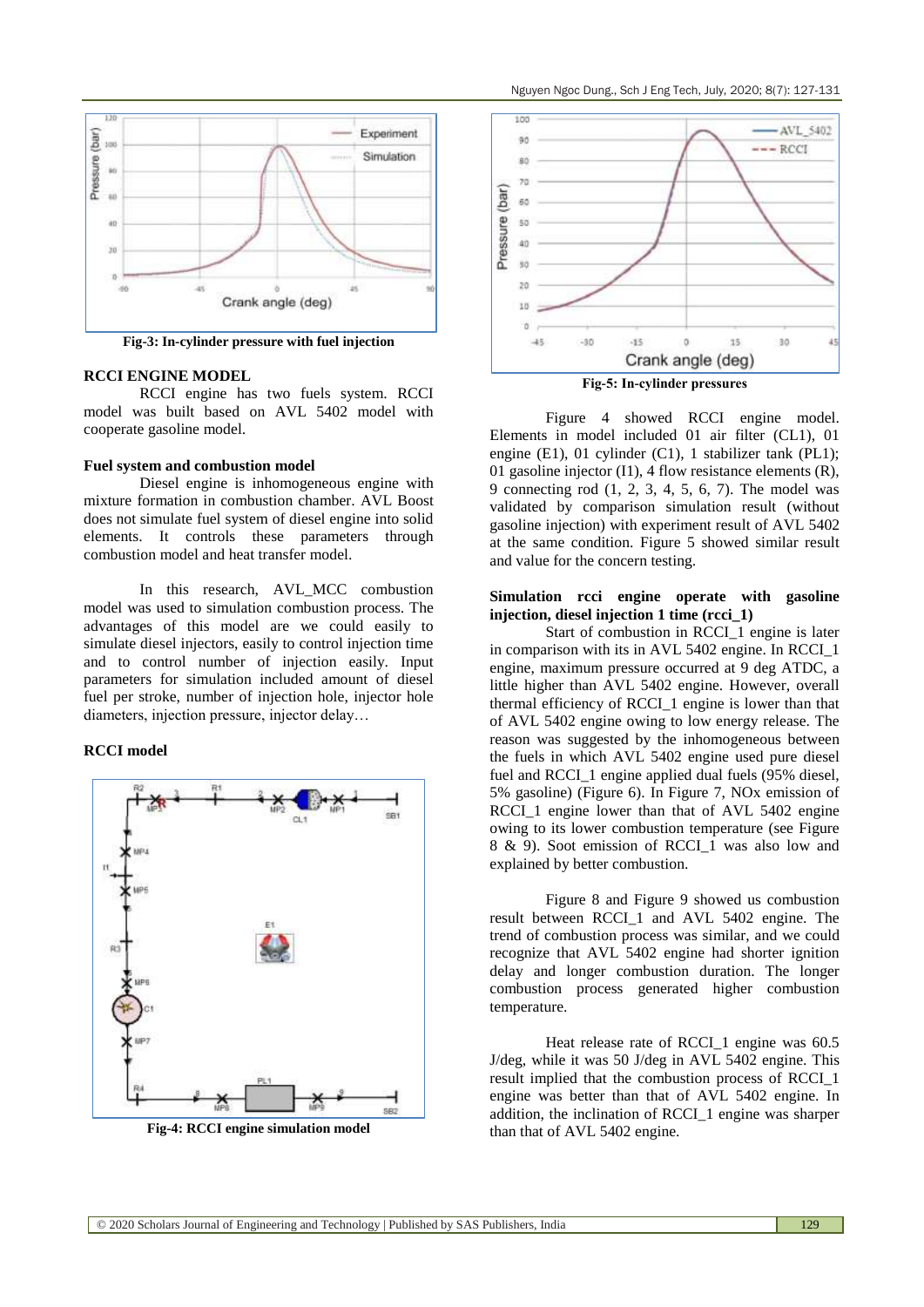

**Fig-6: Power, moment of RCCI\_1 and AVL 5402 engine**



**Fig-7: NOx and soot emission from RCCI\_1 and AVL 5402 engine**



**Fig-8: Pressure, temperature, and heat release rate curves of RCCI\_1 engine**



**Fig-9: Pressure, temperature, and heat release rate curves AVL\_5402 engine**

#### **CONCLUSION**

The simulation study of RCCI gave us some promising results in developing new LTC concept engine. The RCCI engine demonstrated its advantages in comparison with convention direct-injection diesel engine. The RCCI engine generated high maximum pressure, fast in-cylinder pressure increase, and reducing late combustion period. The better combustion encouraged increasing engine power, momentum, and decreasing exhaust gas emissions.

In addition, tentative results in this research presented to us RCCI principle, which could be developed from simulation study. The simulation study should be conducted with other engine load and speed conditions to give a board picture of RCCI operation. By this investigation, we will design and manufacture the real RCCI engine for research in Vietnam.

#### **ACKNOWLEDGEMENTS**

The author would like to thank Mr. Dang Thai Son for his valuable time in discussing and supporting for the simulation.

### **REFERENCES**

- 1. Y. Ali MA. Hanna, Alternative diesel fuels from ve getable oils. 1994: 153–163.
- 2. Abu-Jrai A, Tsolakis A, Theinnoi K, Cracknell R, Megaritis A, Wyszynski ML, Golunski SE. Effect of gas-to-liquid diesel fuels on combustion characte ristics, engine emissions, and exhaust gas fuel refor ming. Comparative study. Energy & fuels. 2006 No v 15;20(6):2377-84.
- 3. Alleman TL, Eudy L, Miyasato M, Oshinuga A, Al lison S, Corcoran T, Chatterjee S, Jacobs T, Cherril lo RA, Clark R, Virrels I. Fuel property, emission t est, and operability results from a fleet of class 6 ve hicles operating on gas-to-liquid fuel and catalyzed diesel particle filters. SAE Technical Paper; 2004 Oct 25.
- 4. Das LM. Exhaust emission characterization of hydr ogen-operated engine system: nature of pollutants a nd their control techniques. International Journal of Hydrogen Energy. 1991 Jan 1;16(11):765-75.
- 5. IŞigigür A, Karaosmanoglu F, Aksoy HA, Hamdull ahpur F. Performance and emission characteristics of a diesel engine operating on safflower seed oil m ethyl ester. Applied biochemistry and biotechnolog y. 1994 Mar 1;45(1):93-102.
- 6. Al-Qurashi K, Boehman AL. Impact of exhaust gas recirculation (EGR) on the oxidative reactivity of d iesel engine soot. Combustion and Flame. 2008 De c 1;155(4):675-95.
- 7. Demirbas MF, Balat M, Balat H. Potential contribu tion of biomass to the sustainable energy developm ent. Energy Conversion and Management. 2009 Jul 1;50(7):1746-60.
- 8. Pearlman H. Low-temperature oxidation reactions and cool flames at earth and reduced gravity. 2000.
- 9. Perego C, Bortolo R, Zennaro R. Gas to liquids tec